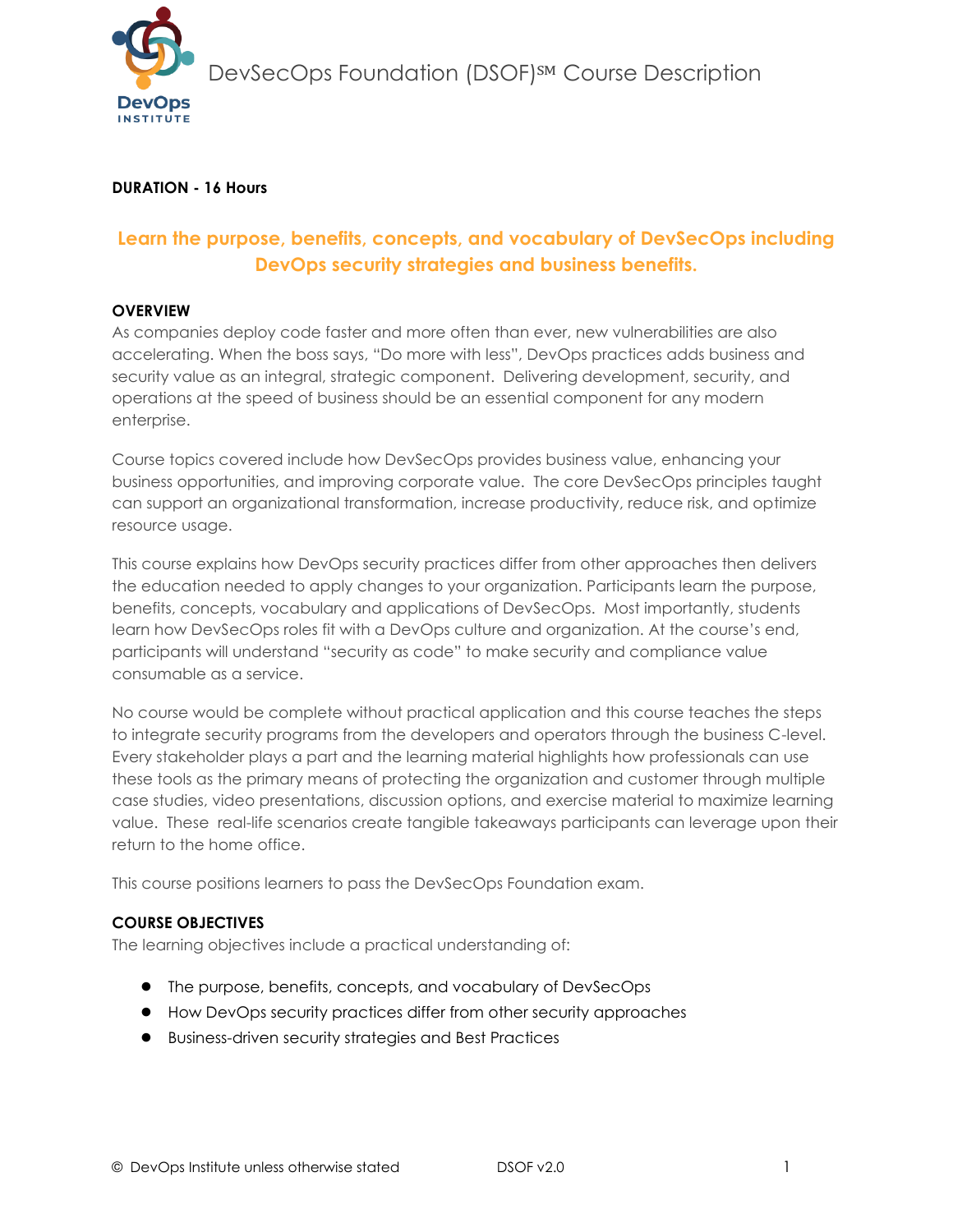

# DevSecOps Foundation (DSOF)<sup>SM</sup> Course Description

- Understanding and applying data and security sciences
- Integrating corporate stakeholders into DevSecOps Practices
- Enhancing communication between Dev, Sec, and Ops teams
- How DevSecOps roles fit with a DevOps culture and organization

### **AUDIENCE**

The target audience for the DevSecOps Foundation course are professionals including:

- Anyone involved or interested in learning about DevSecOps strategies and automation
- Anyone involved in Continuous Delivery toolchain architectures
- Compliance Team
- Business managers
- Delivery Staff
- DevOps Engineers
- IT Managers
- IT Security Professionals, Practitioners, and Managers
- Maintenance and support staff
- Managed Service Providers
- Project & Product Managers
- Quality Assurance Teams
- Release Managers
- Scrum Masters
- Site Reliability Engineers
- Software Engineers
- Testers

#### **LEARNER MATERIALS**

- Digital Learner Manual (excellent post-class reference)
- Participation in exercises designed to apply concepts
- Sample documents, templates, tools and techniques
- Access to additional sources of information and communities

#### **PREREQUISITES**

Participants should have baseline knowledge and understanding of common DevOps definitions and principles.

#### **CERTIFICATION EXAM**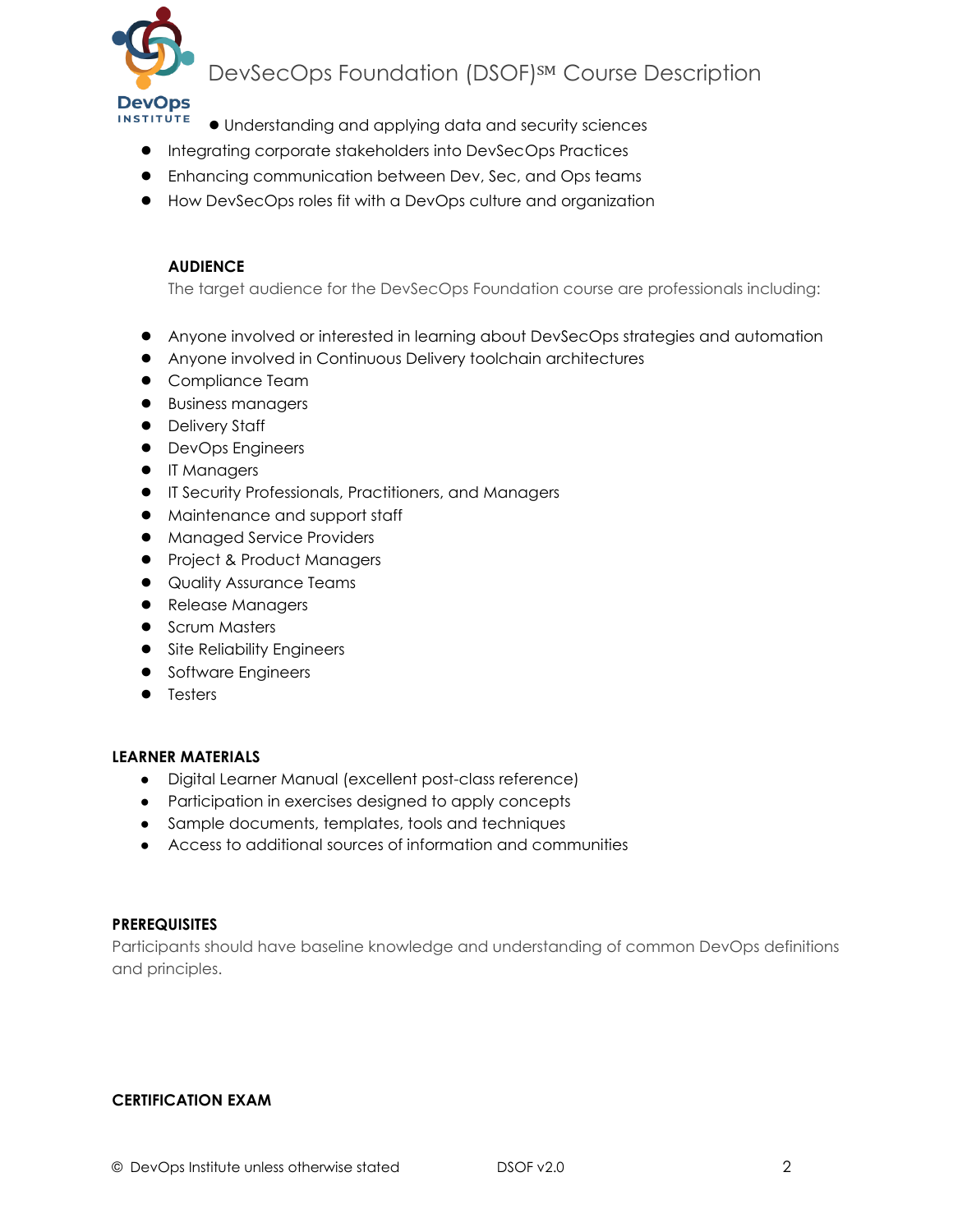

# DevSecOps Foundation (DSOF)<sup>SM</sup> Course Description

Successfully passing (65%) the 60-minute examination, consisting of 40 multiple-

choice questions, leads to the candidate's designation as DevSecOps Foundation

(DSOF) certified. The certification is governed and maintained by DevOps Institute.

## **COURSE OUTLINE**

- Realizing DevSecOps Outcomes
	- Origins of DevOps
	- Evolution of DevSecOps
	- CALMS
	- The Three Ways
- **Defining the Cyberthreat Landscape** 
	- What is the Cyber Threat Landscape?
	- What is the threat?
	- What do we protect from?
	- What do we protect, and why?
	- How do I talk to security?
- Building a Responsive DevSecOps Model
	- Demonstrate Model
	- Technical, business and human outcomes
	- What's being measured?
	- Gating and thresholding
- Integrating DevSecOps Stakeholders
	- The DevSecOps State of Mind
	- The DevSecOps Stakeholders
	- What's at stake for who?
	- Participating in the DevSecOps model
- **Establishing DevSecOps Best Practices** 
	- Start where you are
	- Integrating people, process and technology and governance
	- DevSecOps operating model
	- Communication practices and boundaries
	- Focusing on outcomes
- Best Practices to get Started
	- The Three Ways
	- Identifying target states
	- Value stream-centric thinking
- DevOps Pipelines and Continuous Compliance
	- The goal of a DevOps pipeline
	- Why continuous compliance is important
	- Archetypes and reference architectures
	- Coordinating DevOps Pipeline construction
	- DevSecOps tool categories, types and examples